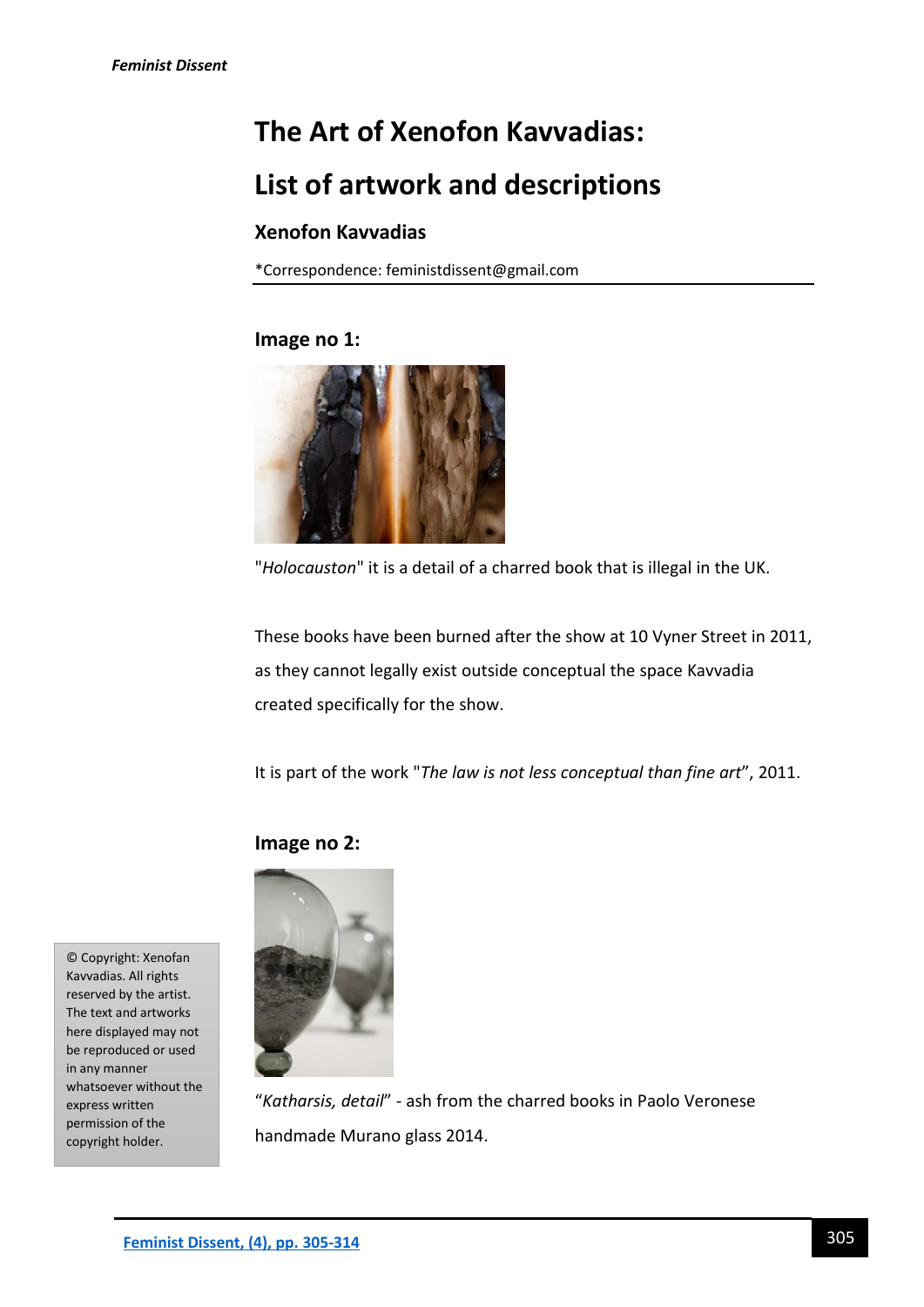## **Image no 3:**



"*Holocauston*" it is detail of a charred book that is illegal in the UK.

These books have been burned after the show at 10 Vyner Street in 2011, as they cannot legally exist outside conceptual the space Kavvadia created specifically for the show.

# **Image no 4:**



*I am the doctor. I doctor what gets printed. It may be your world, but I have my say So what? Its history gets reinvented. Even my club foot feels fake today.*

This is an Epigram no 31 from the book War Primer by Bertolt Brecht. It is part of the work "*On War Primer*" 2014. This painting has been inspired from photographs that depict British war crimes and state terrorism the last 100 years.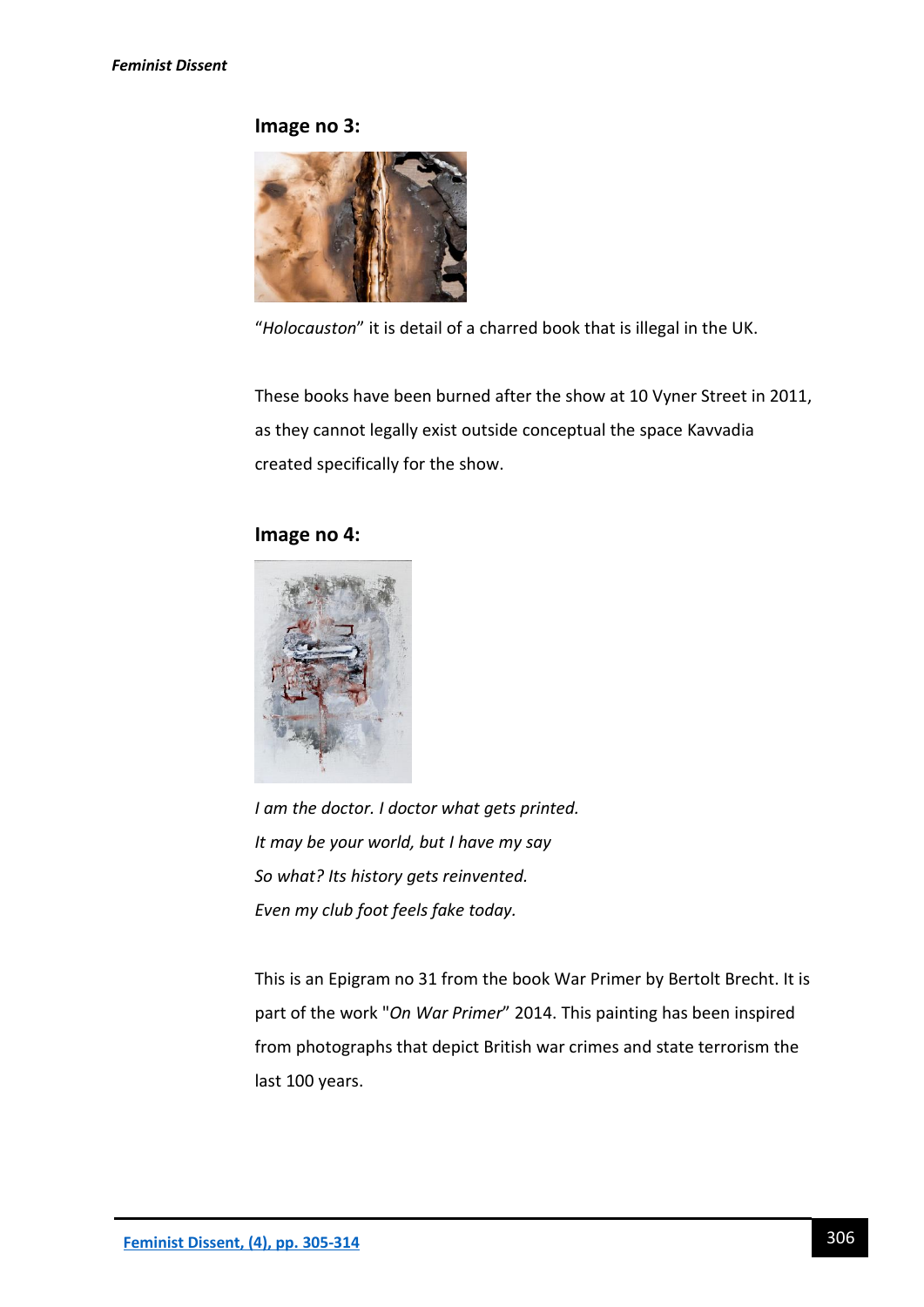# **Image no 5:**



*15 Gang Law is something I can understand. With man-eaters I've excellent relations. I've had the killers feeding from my hand. I am the man to save civilization*

This is an Epigram no 15 from the book War Primer by Bertolt Brecht. It is part of the work "*On War Primer*" 2014. This painting has been inspired from photographs that depict British war crimes and state terrorism the last 100 years.

## **Image no 6:**



*May he die like a dog. That's my last wish. He was the arch-enemy. Believe me, I speak true. And I am free to speak: Where I am now Only the Loire and one lone cricket know.*

It is an Epigram no 10 from the book War Primer by Bertolt Brecht. It is part of the work "*On War Primer"* 2014.This painting has been inspired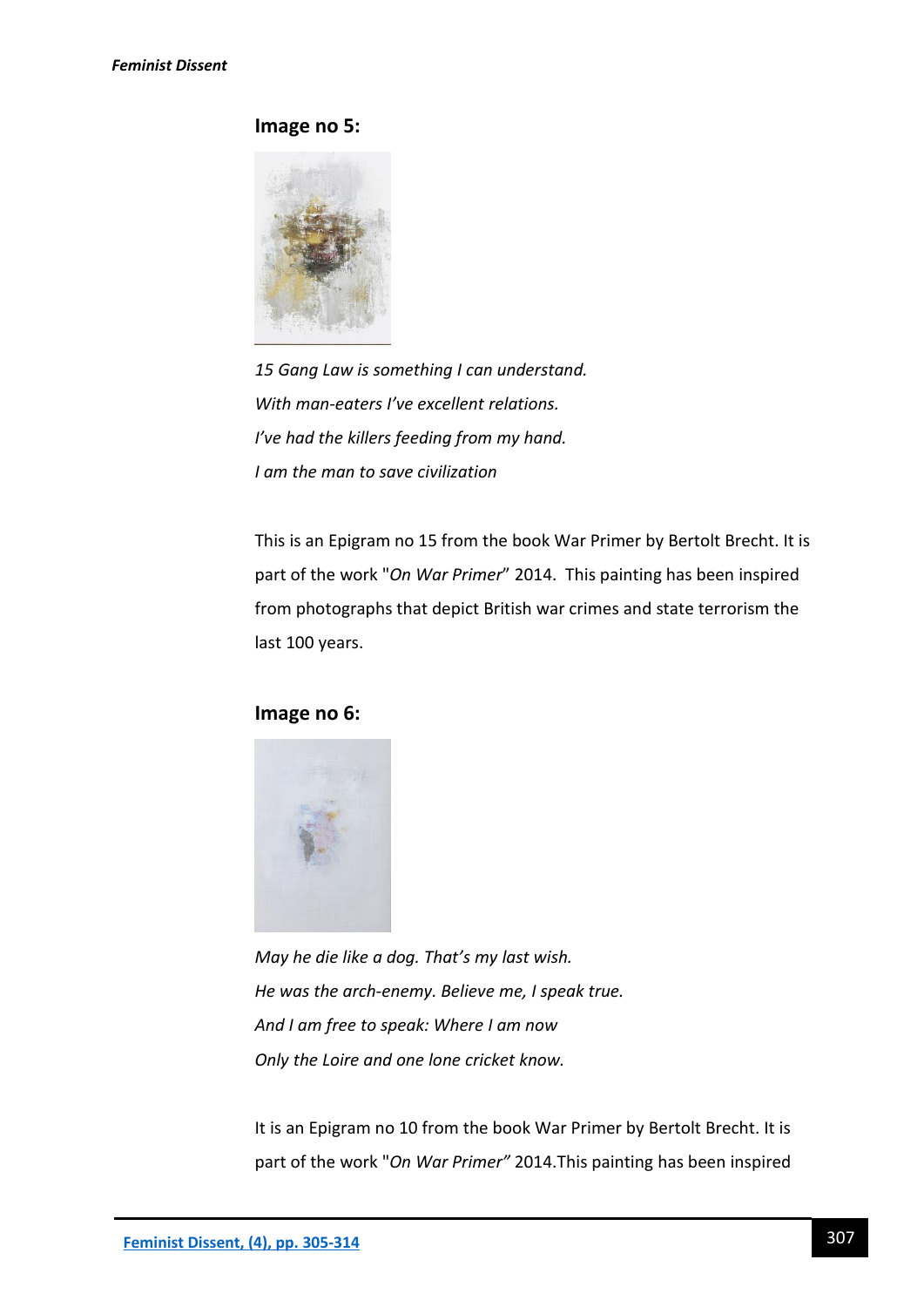#### *Feminist Dissent*

from photographs that depict British war crimes and state terrorism the last 100 years.

# **Image no 7:**



"*Holocauston*" it is detail of a charred book that is illegal in the UK.

These books have been burned after the show at 10 Vyner Street in 2011, as they cannot legally exist outside conceptual the space Kavvadias created specifically for the show.

## **Image no 8:**



*A cloud of smoke told us that they were here They are the sons of fire, not of the light They came from where? They came out of the darkness. Where did they go? Into eternal night.*

It is an Epigram no 21 from the book War Primer by Bertolt Brecht. It is part of the work "*On War Primer*" 2014. This painting has been inspired from photographs that depict British war crimes and state terrorism the last 100 years.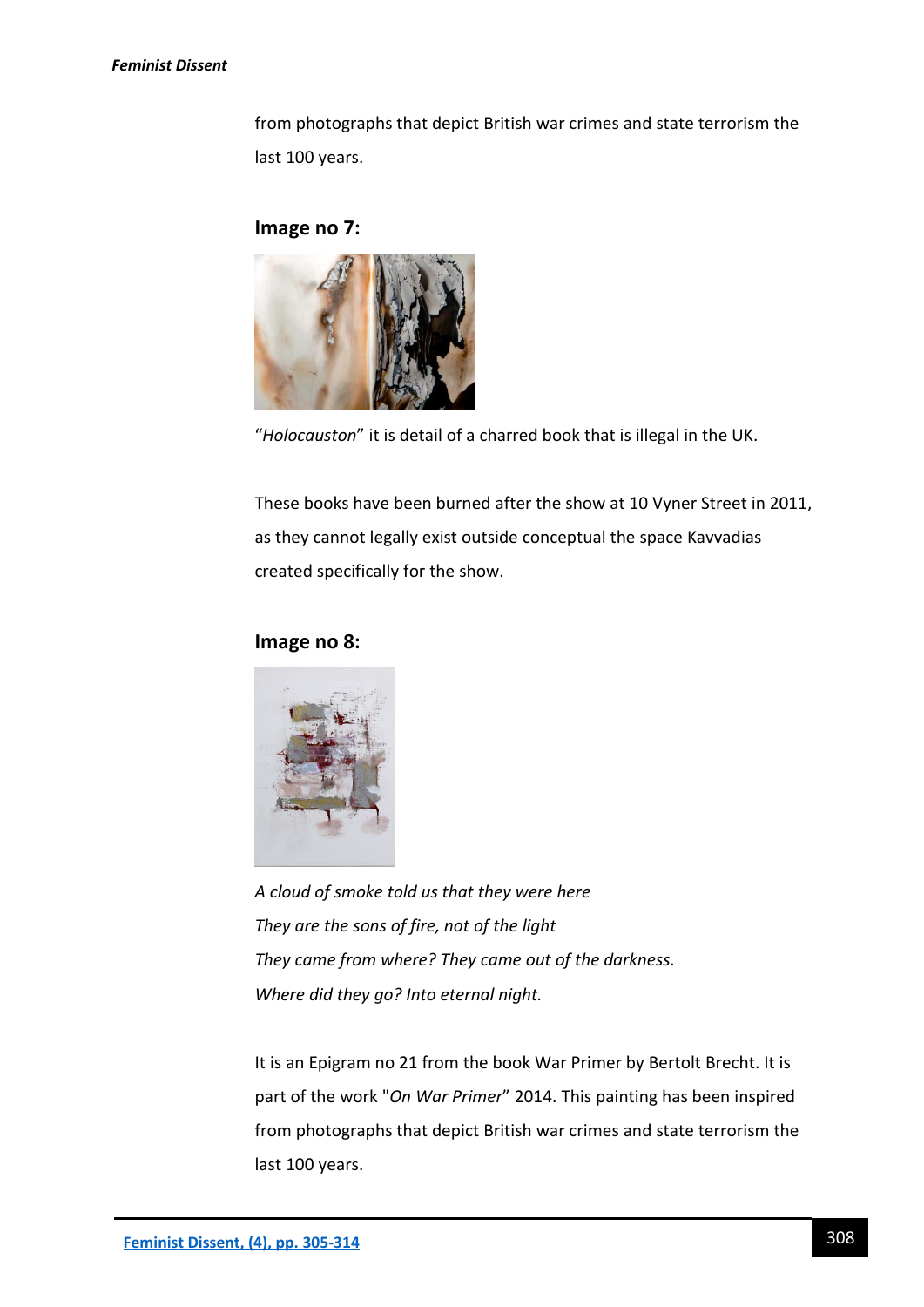# **Image no 9:**



*It is true he was their enemy's enemy Yet one thing they could not forgive, that he Was the enemy to his own government Lock up the rebel. Throw away the key*

It is an Epigram no 13 from the book War Primer by Bertolt Brecht. It is part of the work "*On War Primer*" 2014. This painting has been inspired from photographs that depict British war crimes and state terrorism the last 100 years.

# **Image no 10:**



*There was a time of underneath and over When mankind was master of the air. And so While some were flying high, the rest took cover Which didn't stop them dying below.*

It is an Epigram no 21 from the book War Primer by Bertolt Brecht. It is part of the work "*On War Primer*" 2014. This painting has been inspired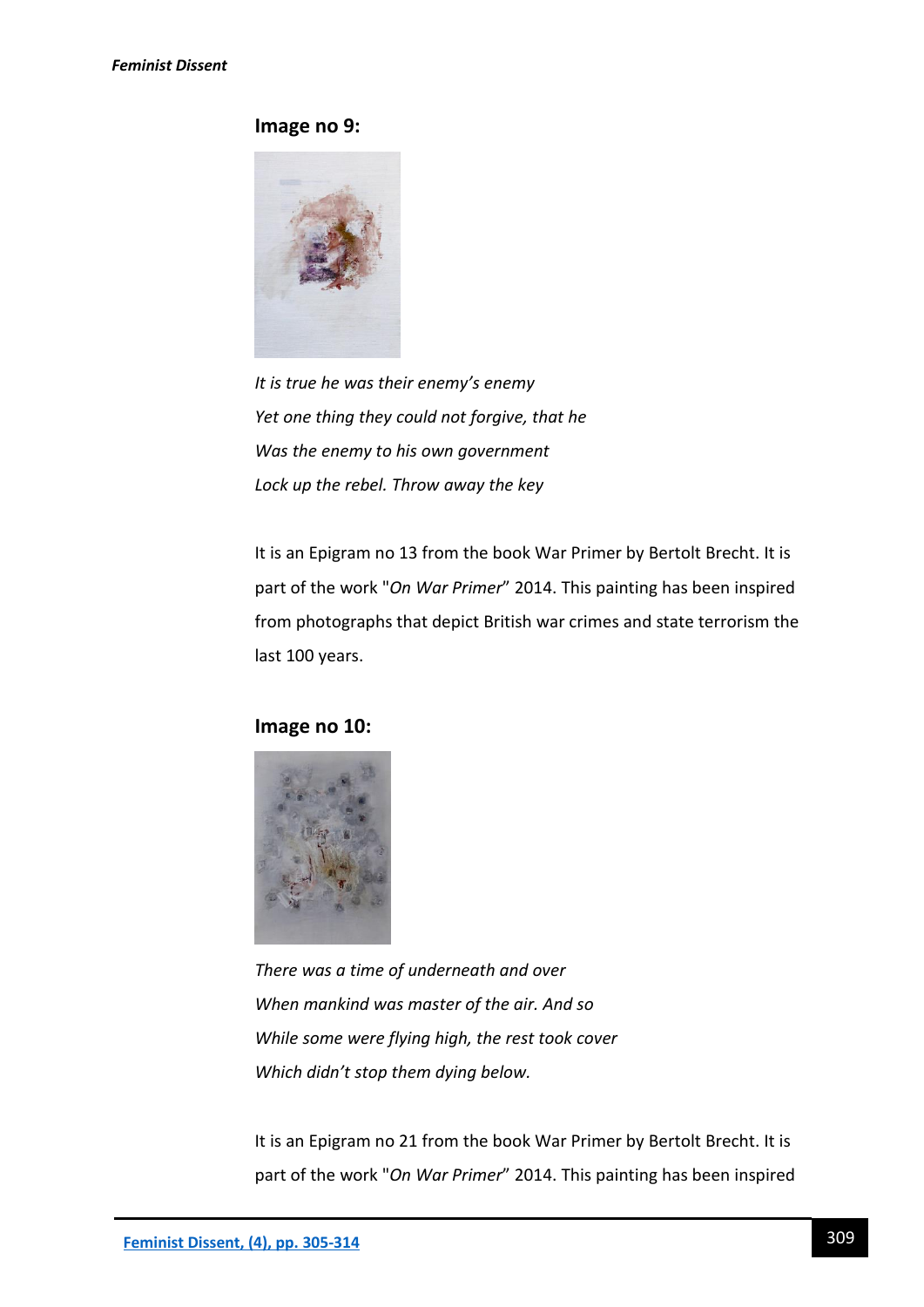#### *Feminist Dissent*

from photographs that depict British war crimes and state terrorism the last 100 years.

## **Image no 11:**



"*Holocauston*" it is detail of a charred book that is illegal in the UK.

These books have been burned after the show at 10 Vyner Street in 2011, as they cannot legally exist outside conceptual the space Kavvadias created specifically for the show.

## **Image no 12:**



*It is we who fly above the city, woman Now trembling for your children. From up here We've fixed our sights on you and them as targets. If you ask why, the answer is: from fear*

It is an Epigram no 16 from the book War Primer by Bertolt Brecht. It is part of the work "*On War Primer*" 2014. This painting has been inspired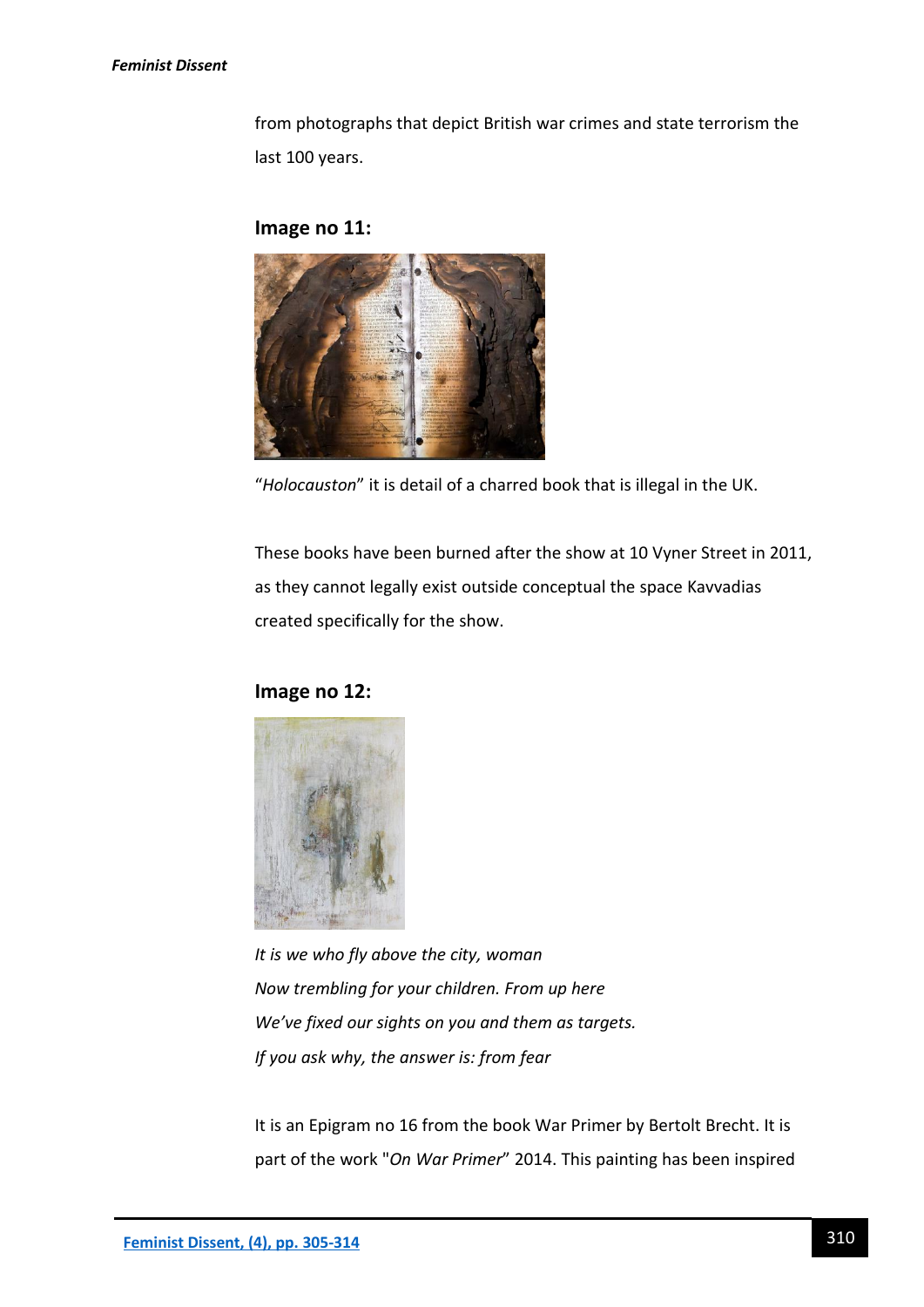#### *Feminist Dissent*

from photographs that depict British war crimes and state terrorism the last 100 years.

#### **Image no 13:**



*And so we put him against a wall: A mother's son, a man like we had been And shot him dead. And then to show you all What came of him, we photographed the scene.*

It is an Epigram no 12 from the book War Primer by Bertolt Brecht. It is part of the work "*On War Primer*" 2014. This painting has been inspired from photographs that depict British war crimes and state terrorism the last 100 years.

**Image no 14:**



"*Katharsis, detail*" - ash from charred books in Paolo Veronese handmade Murano glass 2014.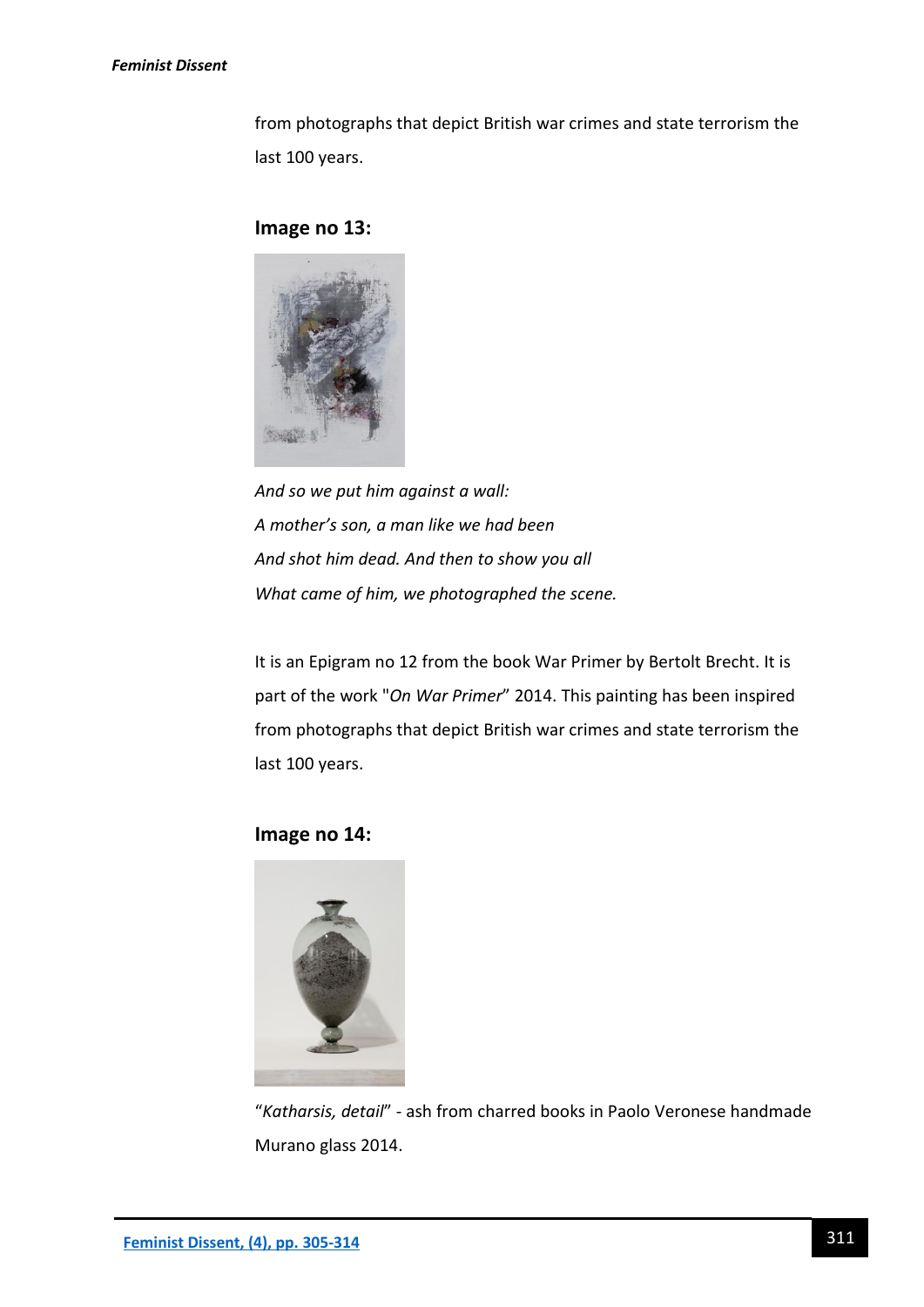# **Image no 15:**



"*Katharsis 34th week*" - ash from charred books in Paolo Veronese handmade Murano glass 2014.

# **Image no 16:**



"*Katharsis 4th week, detail*" - ash from charred books in Paolo Veronese handmade Murano glass 2014.

# **Image no 17:**



"*Holocauston*" it is a detail of a charred book that is illegal in the UK.

These books have been burned after the show at 10 Vyner Street in 2011, as they cannot legally exist outside conceptual the space Kavvadias created specifically for the show.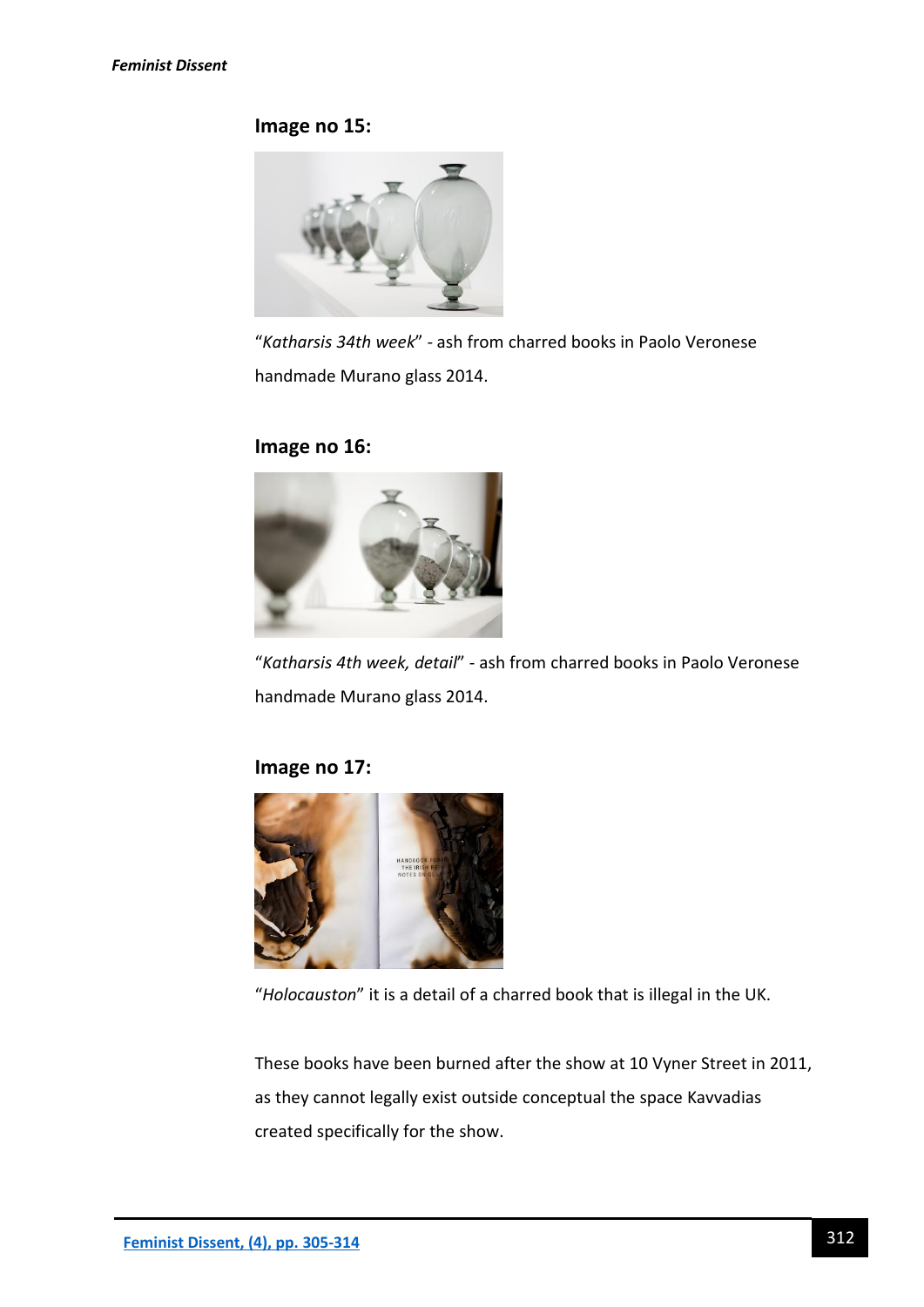**Image no 18:**



"*Katharsis, detail*" - ash from charred books in Paolo Veronese handmade Murano glass 201

# **Image no 19:**



"*Katharsis, detail*" - ash from charred books in Paolo Veronese handmade Murano glass 2014.

# **Image no 20:**



"*Katharsis 3rd week*" - ash from charred books in Paolo Veronese handmade Murano glass 2014.